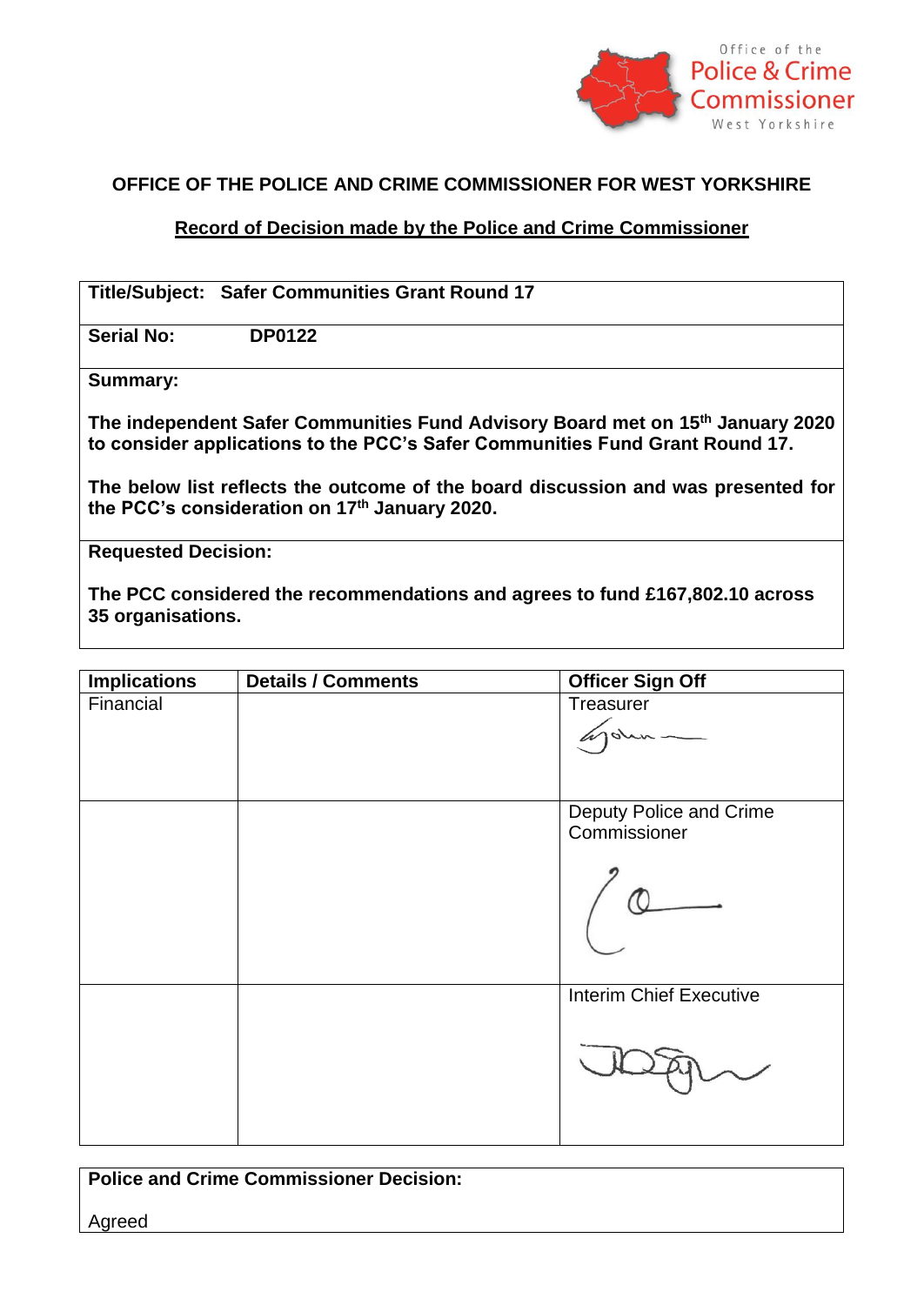**Signature:** 

M-B Will

**Title: Police and Crime Commissioner for West Yorkshire**

**Date: 17.01.20**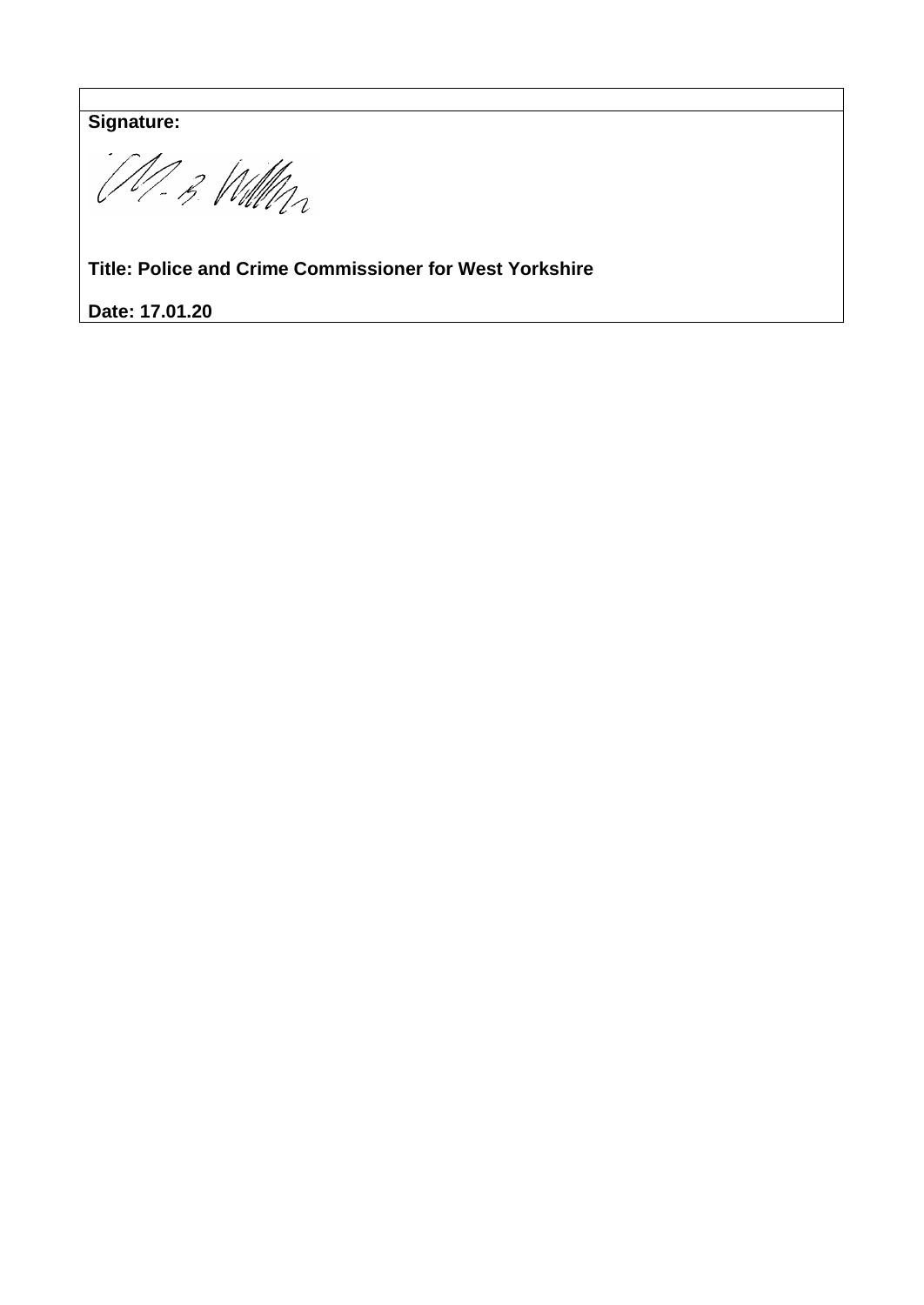| Organisation<br>and Project<br><b>Name</b>                                                                                                                                | <b>District</b>             | <b>Amount</b><br><b>Awarded</b> | <b>Outcomes</b><br>from the Police<br>and Crime<br><b>Plan</b>                                                         | <b>Priority from</b><br>the Police<br>and Crime<br>Plan                                                                                    | <b>Targeted</b><br><b>Priority</b>             |  |
|---------------------------------------------------------------------------------------------------------------------------------------------------------------------------|-----------------------------|---------------------------------|------------------------------------------------------------------------------------------------------------------------|--------------------------------------------------------------------------------------------------------------------------------------------|------------------------------------------------|--|
| <b>Yorkshire</b><br><b>Lowland Search</b><br>& Rescue<br>(YorkSAR)<br>Yorkshire<br><b>Lowland Search</b><br>& Rescue<br>(YorkSAR)                                         | Across<br>West<br>Yorkshire | £4987.00                        | $\bullet$<br><b>Safeguard</b><br><b>Vulnerable</b><br>People                                                           | <b>Major</b><br>$\bullet$<br><b>Threats</b><br><b>Missing</b><br>$\bullet$<br><b>People</b><br><b>Mental</b><br>$\bullet$<br><b>Health</b> | Missing<br>$\bullet$<br>People                 |  |
| <b>West Yorkshire</b><br><b>Community</b><br><b>Chaplaincy</b><br>Project<br>In to Out with<br><b>WYCCP</b>                                                               | Across<br>West<br>Yorkshire | £6000.00                        | <b>Tackle</b><br>$\bullet$<br>Crime and<br><b>Anti-Social</b><br><b>Behaviour</b><br>Safeguard<br>Vulnerable<br>People | <b>Burglary</b><br>$\bullet$<br>Mental<br>$\bullet$<br>Health                                                                              | <b>Burglary</b><br>$\bullet$                   |  |
| <b>Artworks</b><br><b>Creative</b><br><b>Communities</b><br><b>Safer Roads</b>                                                                                            | <b>Bradford</b>             | £5240.00                        | Safeguard<br>$\bullet$<br>Vulnerable<br>People                                                                         | Road<br>$\bullet$<br>Safety                                                                                                                | <b>Road Safety</b><br>$\bullet$                |  |
| <b>Bradford</b><br>Council,<br><b>Bradford South</b><br>Area Co-<br>ordinator's<br>Office, Royds<br><b>Place</b><br>partnership<br>Feeling safer in<br><b>Boltby Lane</b> | <b>Bradford</b>             | £6000.00                        | <b>Tackle</b><br>$\bullet$<br>Crime and<br><b>Anti-Social</b><br><b>Behaviour</b>                                      | Road<br>$\bullet$<br>Safety                                                                                                                | <b>Road Safety</b><br>$\bullet$                |  |
| <b>Bradford Moor</b><br><b>Practice</b><br><b>Bradford Support</b><br>Group                                                                                               | <b>Bradford</b>             | £6000.00                        | Safeguard<br>$\bullet$<br>Vulnerable<br>People<br>Support<br>$\bullet$<br>Victims and<br>Witnesses                     | Domestic<br>$\bullet$<br>Abuse<br>'Honour'<br>$\bullet$<br><b>Based</b><br>Abuse<br>Mental<br>$\bullet$<br>Health                          | 'Honour'<br>$\bullet$<br><b>Based</b><br>Abuse |  |
| <b>Impact Gamers</b><br>C.I.C.<br>Mentoring                                                                                                                               | <b>Bradford</b>             | £5180.00                        | <b>Tackle Crime</b><br>$\bullet$<br>and Anti-<br>Social<br><b>Behaviour</b><br>Safeguard                               | Community<br>$\bullet$<br>Cohesion<br>Cyber<br>$\bullet$<br>Crime<br>Mental<br>$\bullet$                                                   |                                                |  |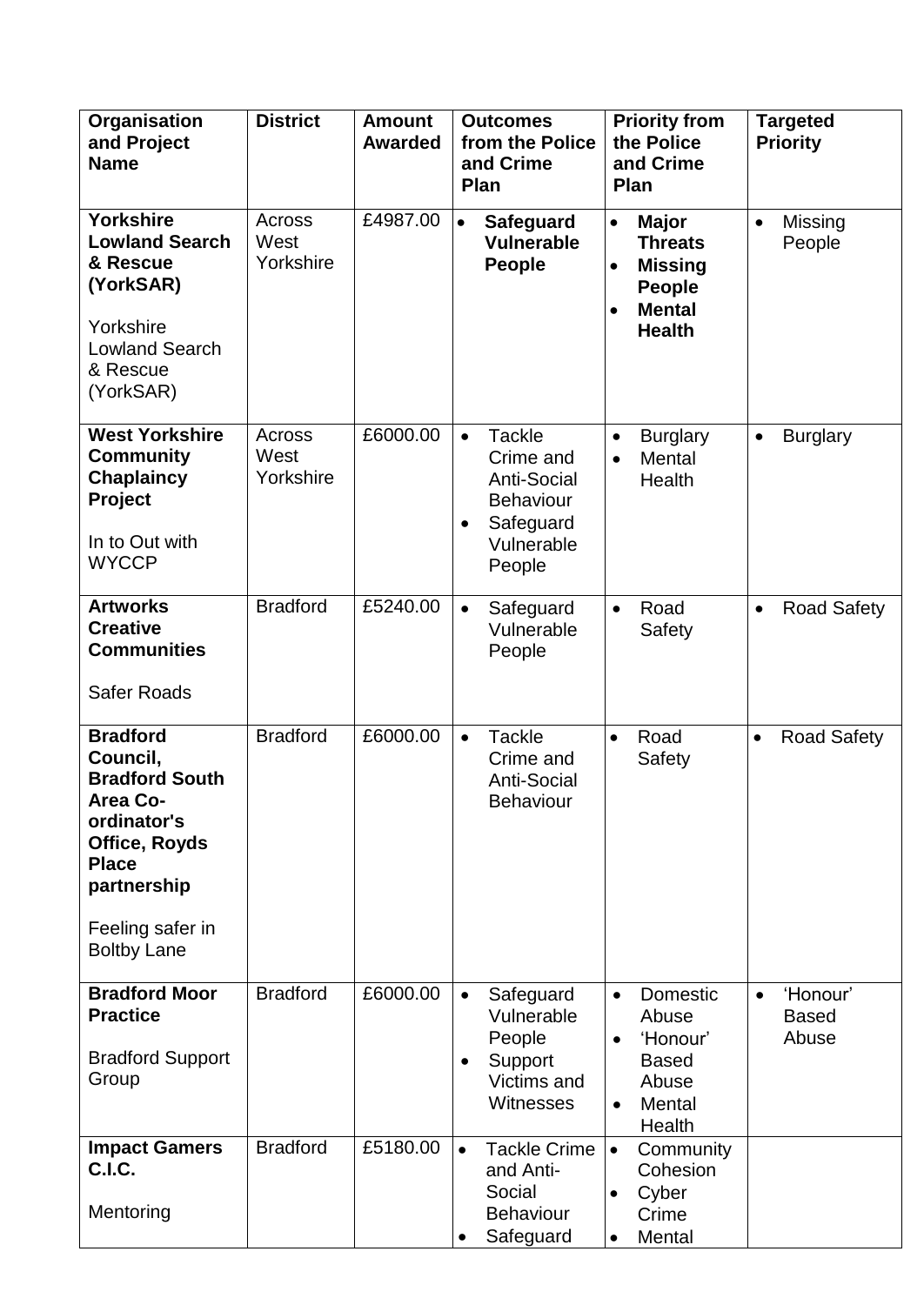|                                                                                                     |                 |          |                        | Vulnerable<br>People                                                                                      |                                                                            | Health                                                                                                                                             |           |                    |
|-----------------------------------------------------------------------------------------------------|-----------------|----------|------------------------|-----------------------------------------------------------------------------------------------------------|----------------------------------------------------------------------------|----------------------------------------------------------------------------------------------------------------------------------------------------|-----------|--------------------|
| <b>NSPCC</b><br>Turn the Page                                                                       | <b>Bradford</b> | £5940.00 | $\bullet$              | <b>Tackle</b><br>Crime and<br><b>Anti-Social</b><br><b>Behaviour</b><br>Safeguard<br>Vulnerable<br>People | $\bullet$<br>$\bullet$                                                     | Child<br>Sexual<br>Abuse<br>Sexual<br>Abuse                                                                                                        |           |                    |
| <b>Orange Box</b><br><b>Young People's</b><br><b>Centre</b><br><b>Outside the Box</b>               | Calderdale      | £6000.00 | $\bullet$              | <b>Tackle</b><br>Crime and<br>Anti-Social<br><b>Behaviour</b><br>Safeguard<br>Vulnerable<br>People        | $\bullet$<br>$\bullet$<br>$\bullet$<br>$\bullet$                           | Child<br>Sexual<br>Abuse<br>Mental<br>Health<br>Missing<br>People<br>Radicalisati<br>on                                                            | $\bullet$ | Missing<br>People  |
| Reach4ward in<br>partnership with<br><b>West Yorkshire</b><br><b>Police</b><br><b>CLOUD</b>         | Calderdale      | £5476.32 | $\bullet$<br>$\bullet$ | <b>Tackle</b><br>Crime and<br><b>Anti-Social</b><br><b>Behaviour</b><br>Safeguard<br>Vulnerable<br>People | $\bullet$<br>$\bullet$                                                     | Community<br>Cohesion<br>Mental<br>Health                                                                                                          |           |                    |
| <b>Birkby Infant</b><br>and Nursery<br><b>School</b><br><b>Birkby Schools</b><br><b>Road Safety</b> | <b>Kirklees</b> | £5120.00 | $\bullet$              | <b>Tackle</b><br>Crime and<br><b>Anti-Social</b><br><b>Behaviour</b><br>Safeguard<br>Vulnerable<br>People | $\bullet$<br>$\bullet$                                                     | Community<br>Cohesion<br>Road<br>Safety                                                                                                            | $\bullet$ | <b>Road Safety</b> |
| <b>Freedom</b><br><b>Personal Safety</b><br><b>CIC</b><br><b>Respect For All</b>                    | <b>Kirklees</b> | £4793.00 | $\bullet$<br>$\bullet$ | <b>Tackle</b><br>Crime and<br><b>Anti-Social</b><br><b>Behaviour</b><br>Safeguard<br>Vulnerable<br>People | $\bullet$<br>$\bullet$<br>$\bullet$<br>$\bullet$<br>$\bullet$<br>$\bullet$ | Child<br>Sexual<br>Abuse<br>Community<br>Cohesion<br>Domestic<br>Abuse<br>'Honour'<br><b>Based</b><br>Abuse<br>Mental<br>Health<br>Sexual<br>Abuse |           |                    |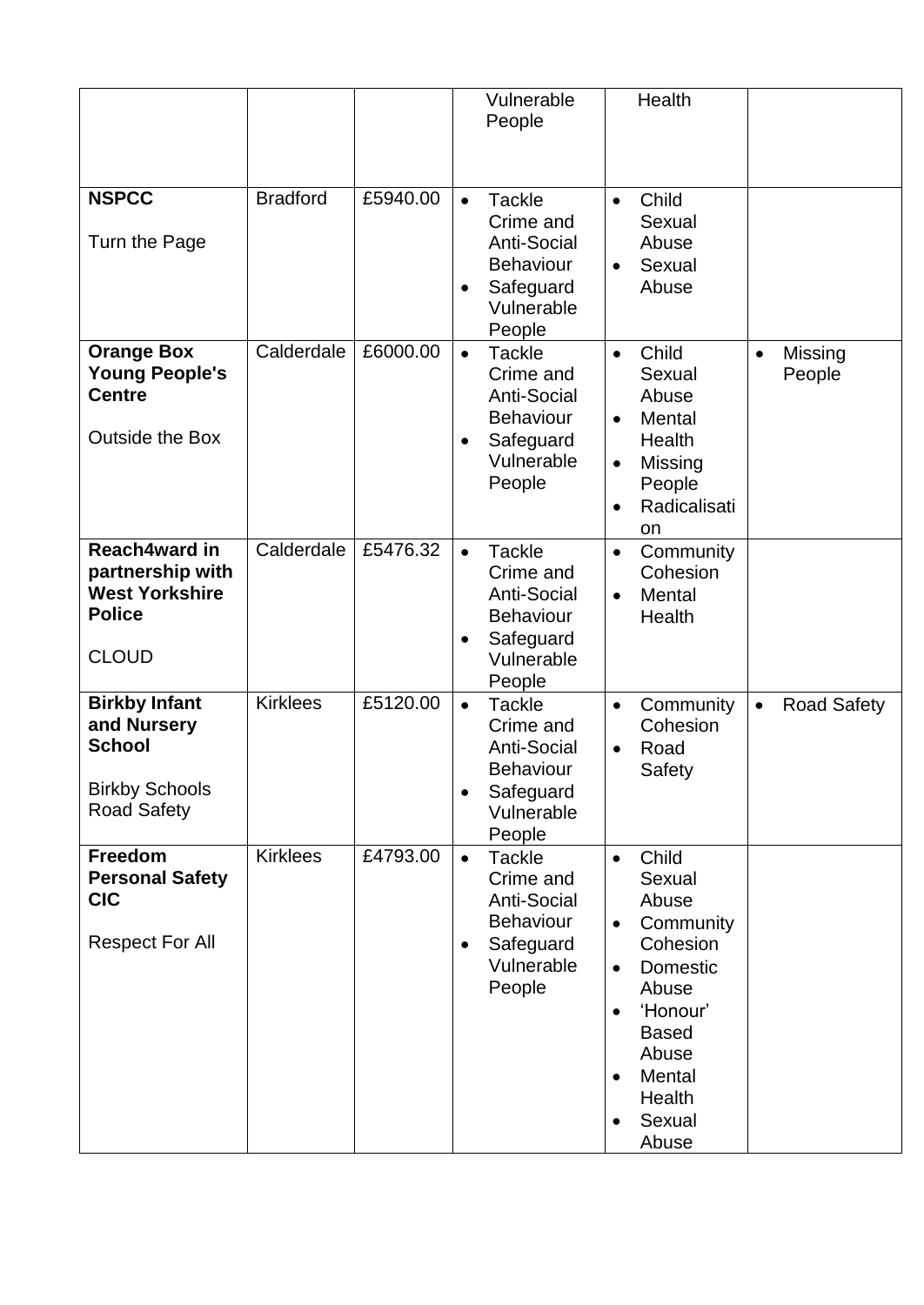| <b>Kirklees</b><br>Council,<br><b>Cohesion Team -</b><br><b>Communities</b><br><b>Service</b><br><b>Modern Slavery</b><br>Conference for<br><b>Businesses</b> | <b>Kirklees</b> | £1650.00 | $\bullet$<br>$\bullet$ | <b>Tackle</b><br>Crime and<br><b>Anti-Social</b><br><b>Behaviour</b><br>Safeguard<br>Vulnerable<br>People | $\bullet$                                        | Human<br>Trafficking<br>and<br>Modern<br>Slavery                                               | $\bullet$ | Human<br>Trafficking<br>and Modern<br>Slavery |
|---------------------------------------------------------------------------------------------------------------------------------------------------------------|-----------------|----------|------------------------|-----------------------------------------------------------------------------------------------------------|--------------------------------------------------|------------------------------------------------------------------------------------------------|-----------|-----------------------------------------------|
| Let's Go<br><b>Yorkshire</b><br>Pearls of Wisdom                                                                                                              | <b>Kirklees</b> | £5975.00 | $\bullet$              | <b>Tackle</b><br>Crime and<br><b>Anti-Social</b>                                                          | $\bullet$                                        | Community<br>Cohesion                                                                          |           |                                               |
| <b>Safer Kirklees</b><br><b>Practical resource</b><br>bags                                                                                                    | <b>Kirklees</b> | £1096.00 | $\bullet$<br>$\bullet$ | Safeguard<br>Vulnerable<br>People<br>Support<br>Victims and<br>Witnesses                                  | $\bullet$                                        | Human<br>Trafficking<br>and<br>Modern<br>Slavery                                               | $\bullet$ | Human<br>Trafficking<br>and Modern<br>Slavery |
| <b>Sanctuary</b><br><b>Kirklees</b><br>Growing<br>Communities                                                                                                 | <b>Kirklees</b> | £5334.36 | $\bullet$<br>$\bullet$ | <b>Tackle Crime</b><br>and Anti-<br>Social<br><b>Behaviour</b><br>Safeguard<br>Vulnerable<br>People       | $\bullet$<br>$\bullet$<br>$\bullet$<br>$\bullet$ | Community<br>Cohesion<br><b>Hate Crime</b><br>Mental<br>Health<br>Radicalisati<br>on           |           |                                               |
| <b>SKY Positive</b><br><b>Minds</b><br><b>Project Aspire</b>                                                                                                  | <b>Kirklees</b> | £6000.00 | $\bullet$              | Safeguard<br>Vulnerable<br>People<br>Support<br>Victims and<br>Witnesses                                  | $\bullet$                                        | 'Honour'<br><b>Based</b><br>Abuse                                                              | $\bullet$ | 'Honour'<br><b>Based Abuse</b>                |
| <b>Team Hanson</b><br>Crimeboxers                                                                                                                             | <b>Kirklees</b> | £5900.00 | $\bullet$              | <b>Tackle Crime</b><br>and Anti-<br>Social<br><b>Behaviour</b><br>Safeguard<br>Vulnerable<br>People       | $\bullet$<br>$\bullet$<br>$\bullet$<br>$\bullet$ | Community<br>Cohesion<br>Cyber<br>Crime<br><b>Mental</b><br>Health<br>Radicalisati<br>on       |           |                                               |
| <b>West Yorkshire</b><br><b>Police - Kirklees</b><br><b>Crime</b><br><b>Prevention</b><br>Operation<br><b>Tockenwick</b>                                      | <b>Kirklees</b> | £2500.00 | $\bullet$<br>٠         | Safeguard<br>Vulnerable<br>People<br>Support<br>Victims and<br>Witnesses                                  | $\bullet$<br>$\bullet$                           | Child<br>Sexual<br>Abuse<br>Human<br><b>Traffickin</b><br>g and<br>Modern<br>Slavery<br>Mental |           |                                               |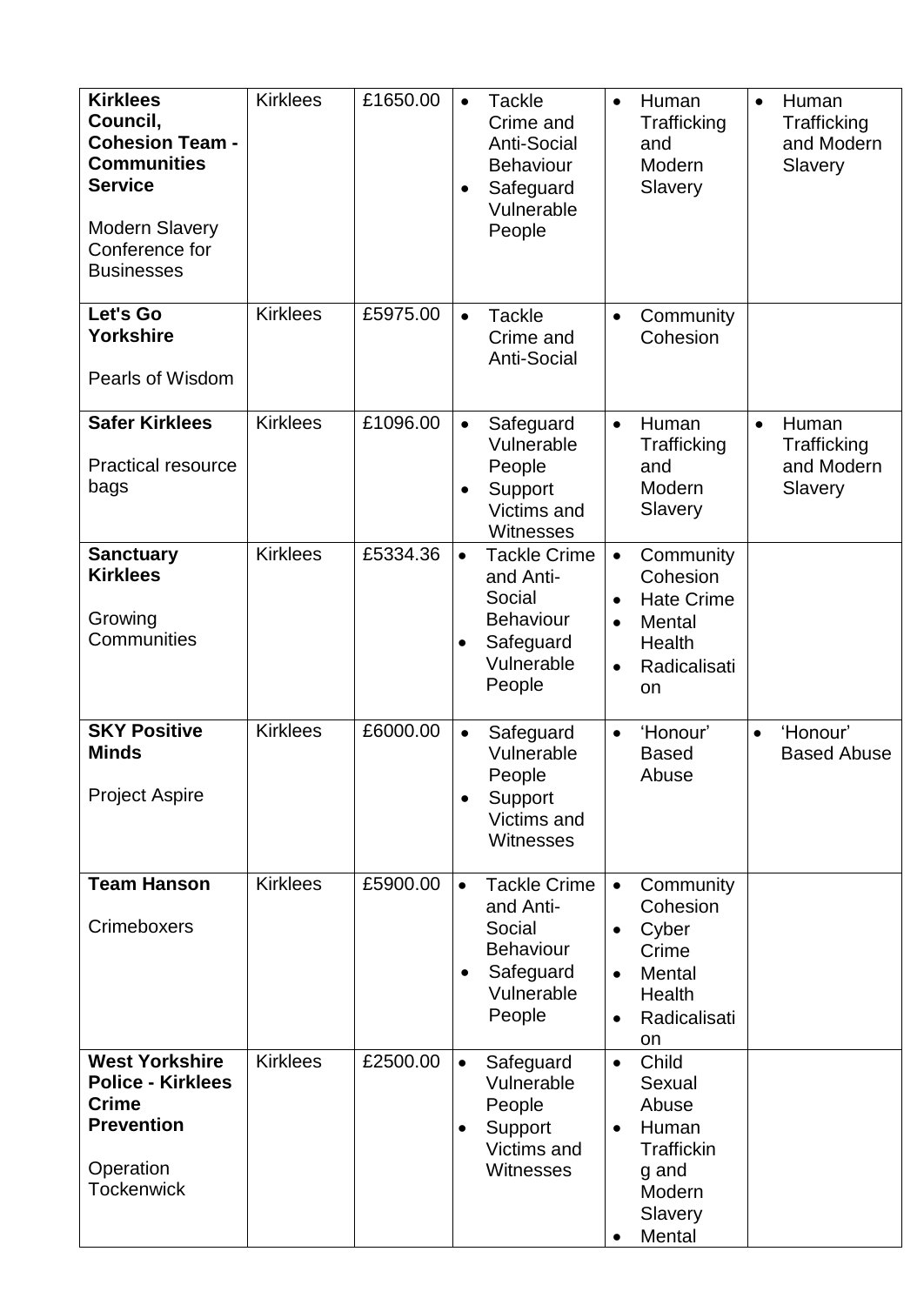|                                                                      |                 |          |           |                                                                | $\bullet$<br>$\bullet$ | Health<br>Missing<br>People<br>Sexual<br>Abuse |           |                    |
|----------------------------------------------------------------------|-----------------|----------|-----------|----------------------------------------------------------------|------------------------|------------------------------------------------|-----------|--------------------|
| <b>West Yorkshire</b><br><b>Police - Kirklees</b><br><b>District</b> | <b>Kirklees</b> | £6000.00 | $\bullet$ | <b>Tackle Crime</b><br>and Anti-<br>Social<br><b>Behaviour</b> | $\bullet$<br>$\bullet$ | Community<br>Cohesion<br>Human<br>Trafficking  |           |                    |
| <b>Birkby CCE</b><br>Prevention<br>Project                           |                 |          | $\bullet$ | Safeguard<br>Vulnerable<br>People                              |                        | and<br>Modern<br>Slavery                       |           |                    |
|                                                                      |                 |          | $\bullet$ | Make sure<br>criminal<br>justice works<br>for                  | $\bullet$<br>$\bullet$ | Major<br><b>Threats</b><br>Mental<br>Health    |           |                    |
|                                                                      |                 |          |           | communities<br>Support<br>Victims and<br>Witnesses             | $\bullet$              | Missing<br>People                              |           |                    |
| <b>West Yorkshire</b><br><b>Police</b><br><b>Rural NPT</b>           | <b>Kirklees</b> | £3700.00 | $\bullet$ | <b>Tackle Crime</b><br>and Anti-<br>Social<br><b>Behaviour</b> | $\bullet$              | <b>Burglary</b><br>Community<br>Cohesion       |           |                    |
| <b>Holme Valley</b><br><b>Rural Volunteers</b>                       |                 |          |           | Safeguard<br>Vulnerable<br>People                              |                        |                                                |           |                    |
| <b>Basis Yorkshire</b>                                               | Leeds           | £5985.00 | $\bullet$ | Safeguard<br>Vulnerable                                        | $\bullet$              | Domestic<br>Abuse                              |           |                    |
| <b>Street Outreach</b><br>for Women who                              |                 |          |           | People                                                         | $\bullet$              | Human                                          |           |                    |
| <b>Sex Work</b>                                                      |                 |          |           | Support<br>Victims and<br>Witnesses                            |                        | <b>Traffickin</b><br>g and<br>Modern           |           |                    |
|                                                                      |                 |          |           |                                                                | $\bullet$              | Slavery<br>Mental<br>Health                    |           |                    |
| <b>Beeston St</b><br>Anthonys F.C.                                   | Leeds           | £6000.00 | $\bullet$ | <b>Tackle Crime</b><br>and Anti-                               | $\bullet$              | Domestic<br>Abuse                              |           |                    |
| <b>BSAFC</b>                                                         |                 |          |           | Social<br><b>Behaviour</b>                                     |                        | Human<br><b>Traffickin</b>                     |           |                    |
| Community<br>Development                                             |                 |          | $\bullet$ | Make sure<br>criminal                                          |                        | g and<br>Modern                                |           |                    |
|                                                                      |                 |          |           | justice works<br>for                                           | $\bullet$              | Slavery<br>Mental                              |           |                    |
|                                                                      |                 |          |           | communities<br>Support                                         |                        | Health                                         |           |                    |
|                                                                      |                 |          |           | Victims and<br><b>Witnesses</b>                                |                        |                                                |           |                    |
| <b>Get Technology</b><br><b>Together C.I.C.</b>                      | Leeds           | £1885.00 |           | <b>Tackle Crime</b><br>and Anti-                               |                        | Cyber<br>Crime                                 | $\bullet$ | <b>Cyber Crime</b> |
| Cybercrime                                                           |                 |          |           | Social<br><b>Behaviour</b>                                     |                        |                                                |           |                    |
| Vigilance                                                            |                 |          | $\bullet$ | Safeguard                                                      |                        |                                                |           |                    |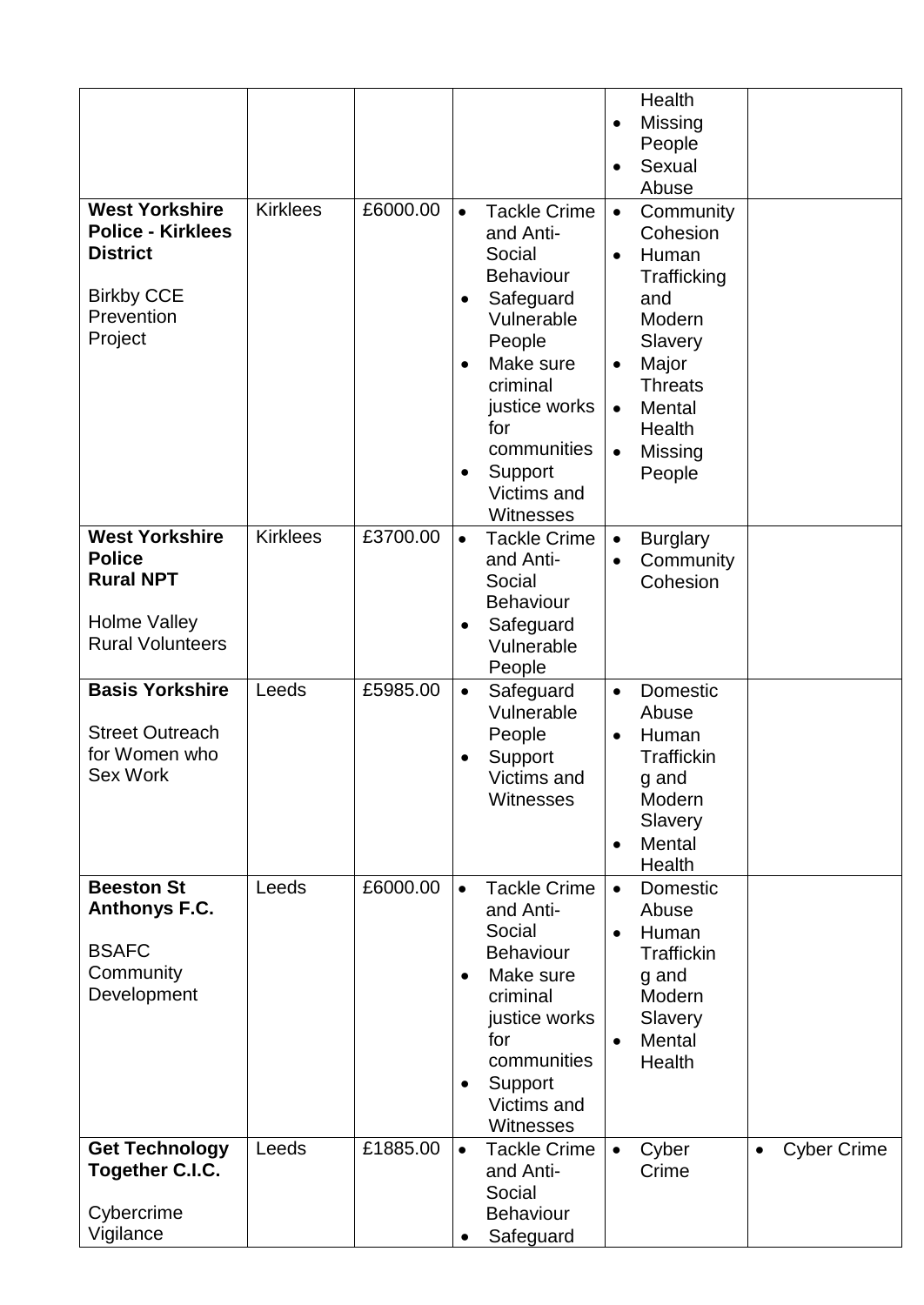|                                                                                                                                   |       |          |                        | Vulnerable<br>People                                                                                |                                                               |                                                                                                                                               |                        |                                                                       |
|-----------------------------------------------------------------------------------------------------------------------------------|-------|----------|------------------------|-----------------------------------------------------------------------------------------------------|---------------------------------------------------------------|-----------------------------------------------------------------------------------------------------------------------------------------------|------------------------|-----------------------------------------------------------------------|
| <b>Influencing</b><br><b>Travel</b><br>Behaviour,<br><b>Leeds City</b><br><b>Council</b><br>Driver, Spot the<br><b>Difference</b> | Leeds | £4400.00 | $\bullet$              | Safeguard<br>Vulnerable<br>People                                                                   | $\bullet$                                                     | Road<br>Safety                                                                                                                                | $\bullet$              | <b>Road Safety</b>                                                    |
| Kirkdales,<br><b>Prince Edwards</b><br>& Hawthorn Mill<br>Neighbourhood<br><b>Watch</b><br><b>Keeping Yourself</b><br>Safe        | Leeds | £450.00  | $\bullet$<br>$\bullet$ | <b>Tackle Crime</b><br>and Anti-<br>Social<br><b>Behaviour</b><br>Safeguard<br>Vulnerable<br>People | $\bullet$<br>$\bullet$<br>$\bullet$                           | <b>Burglary</b><br>Major<br><b>Threats</b><br><b>Hate Crime</b><br>Mental<br>Health                                                           | $\bullet$              | <b>Burglary</b>                                                       |
| <b>North Leeds</b><br><b>District scouts,</b><br>on behalf of 43rd<br>scout group<br>43rd North Leeds<br>scout group              | Leeds | £5987.50 | $\bullet$              | <b>Tackle Crime</b><br>and Anti-<br>Social<br><b>Behaviour</b><br>Safeguard<br>Vulnerable<br>People | $\bullet$<br>$\bullet$<br>$\bullet$<br>$\bullet$<br>$\bullet$ | <b>Burglary</b><br>Community<br>Cohesion<br>Domestic<br>Abuse<br><b>Hate Crime</b><br>Sexual<br>Abuse                                         |                        |                                                                       |
| <b>St Luke's</b><br><b>CARES</b><br><b>RISE UP Bikes</b>                                                                          | Leeds | £5984.00 | $\bullet$<br>$\bullet$ | <b>Tackle Crime</b><br>and Anti-<br>Social<br><b>Behaviour</b><br>Safeguard<br>Vulnerable<br>People | $\bullet$<br>$\bullet$                                        | Human<br>Traffickin<br>g and<br>Modern<br>Slavery<br>Missing<br>People                                                                        | $\bullet$<br>$\bullet$ | Human<br>Trafficking<br>and<br>Modern<br>Slavery<br>Missing<br>People |
| <b>St Vincent's</b><br><b>Support Centre</b><br><b>Safer Community</b>                                                            | Leeds | £2500.00 | $\bullet$              | Safeguard<br>Vulnerable<br>People                                                                   | $\bullet$<br>$\bullet$<br>$\bullet$<br>$\bullet$<br>$\bullet$ | Community<br>Cohesion<br>Domestic<br>Abuse<br>Human<br><b>Traffickin</b><br>g and<br>Modern<br>Slavery<br>Mental<br>Health<br>Sexual<br>Abuse |                        |                                                                       |